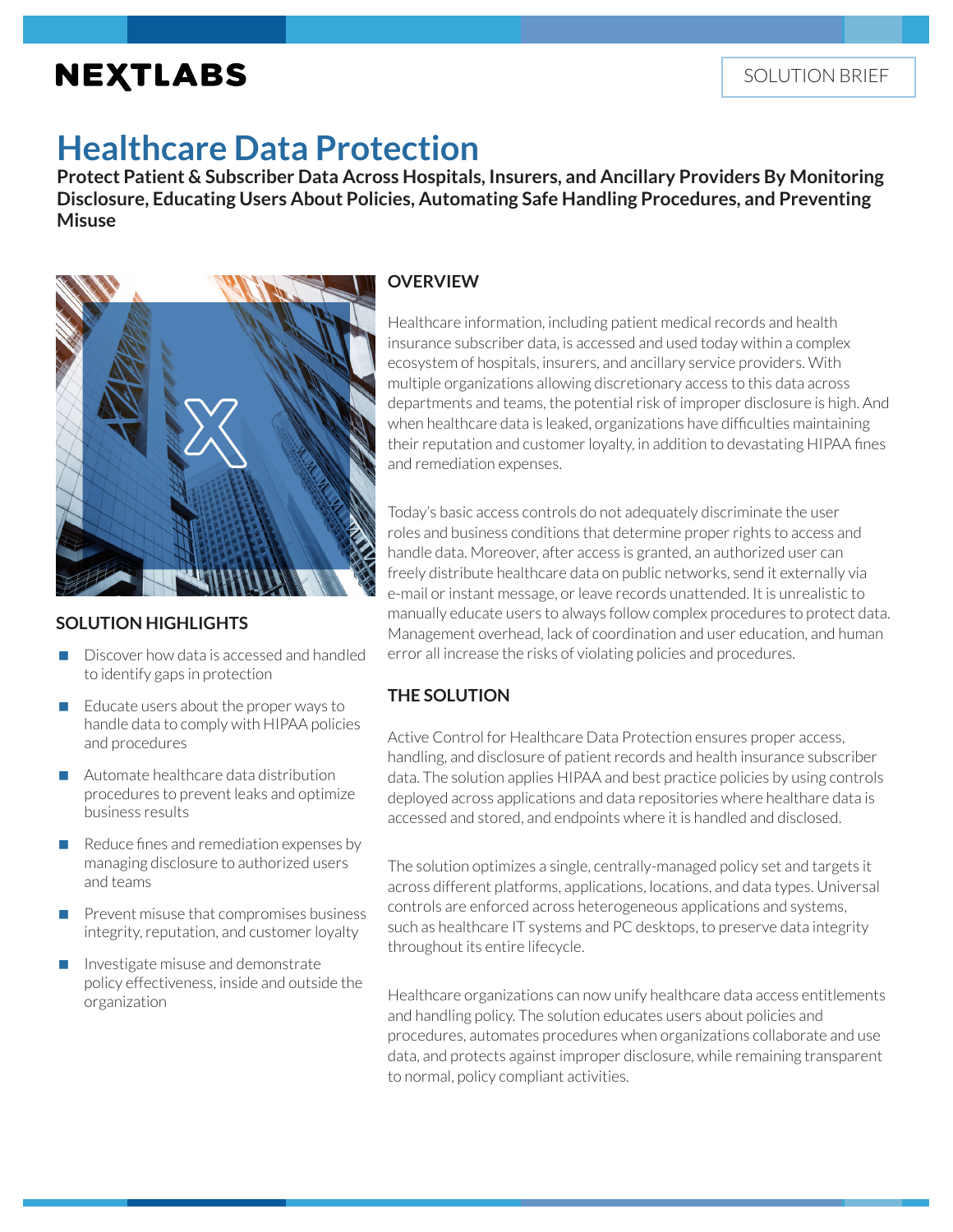#### **POLICY DEFINED IN BUSINESS TERMS**

Policy definition is achieved using intuitive authoring tools that translate business policies into digitized information controls in a fraction of the time and cost of using manual, error-prone techniques. Collaboration between business policy analysts and IT accelerates development and deployment of controls to:

- **Record:** Log details about data handling and disclosure activities for reporting and analysis.
- **Monitor:** Gain insight into healthcare data activity at each point of use to evaluate and quantify risks.
- **Report:** Analyze policy forensic and use activities, patterns and trends by users, policies, and resources.
- **Notify:** Communicate critical events and improper activities to relevant policy stakeholders.
- **Inform:** Educate users with immediate feedback about policies and procedures, and proper disclosure.
- **Execute:** Automate predefined procedures based on important events & actions to assist users in handling healthcare data properly.
- **Block:** Actively prevent improper and harmful activities by enforcing appropriate security policies and HIPAA regulatory governance.

## **POLICY-BASED CONTROLS THAT EVALUATE CONDITIONS**

Managing proper data handling is difficult when devices, data, and users are mobile, or if users, customers, and partners are spread across multiple locations. Policies are enforced by evaluating context, such as identity, time and locations, devices used, communication channels, and activities, in real-time, to apply precise protection. Policy sets include:

#### **Healthcare Data Use Discovery**

- Monitor how data is accessed and handled, inside and outside the organization, to identify risks.
- Monitor inappropriate disclosure trends to gain insight and investigate potential losses or misuse.
- Monitor data access by unauthorized roles and alert users when access conditions are improper.

#### **Healthcare Policy Education**

- Educate users on PCs or laptops to handle data properly, aligned with HIPAA and best practice policies.
- Educate users during export (saving) of healthcare data out of applications to prevent exposure to potential data leakage risks.

#### **Automated Data Handling**

When patient or subscriber data is accessed or disclosed under specific conditions, automatically apply encryption tools to eliminate discretionary use of security.

#### **Healthcare Communications**

- Prevent distribution of ePHI during Web or FTP upload, and during communications including email and IM, to ensure it is not received by unauthorized parties.
- When data is distributed outside the organization, such as hospitals to insurers, prevent the saving or copying of data outside of designated (secure) locations.

#### **Maintenance and Auditing**

 Audit and report policy compliance to clearly demonstrate HIPAA and best practice goals are met.

#### **RISK ASSESSMENT & REDUCTION**

The Solution also allows organizations to gain insight into information access and use activities that create risks, and audit the effectiveness of controls in place. Reports include:

- Daily / Weekly / Monthly Activity & Policy Compliance Reports
- Access Point Investigations (Use Activities, by Device or System)
- **User Workflow Investigations** (Use Activities, by User)
- Healthcare Data Risk Assessment (Use Activities, by Data Type)
- Workflow Activity Risk Assessment (Use Activities, by Activity)
- Information Copied and Violations to Removable Media

In addition, the solution allows custom reports to be developed to meet specific policy requirements.

### **POLICY ENFORCERS**

Policy Enforcers that run at various information control points are available from NextLabs and its partners. In addition, custom policy adapters for new or custom applications and systems are easily developed using the Adapter SDK. Typical policy adapters include:

Windows® desktops

- Windows® file servers
- Microsoft® Office SharePoint® Server
- Microsoft® Outlook®
- Linux desktops or servers